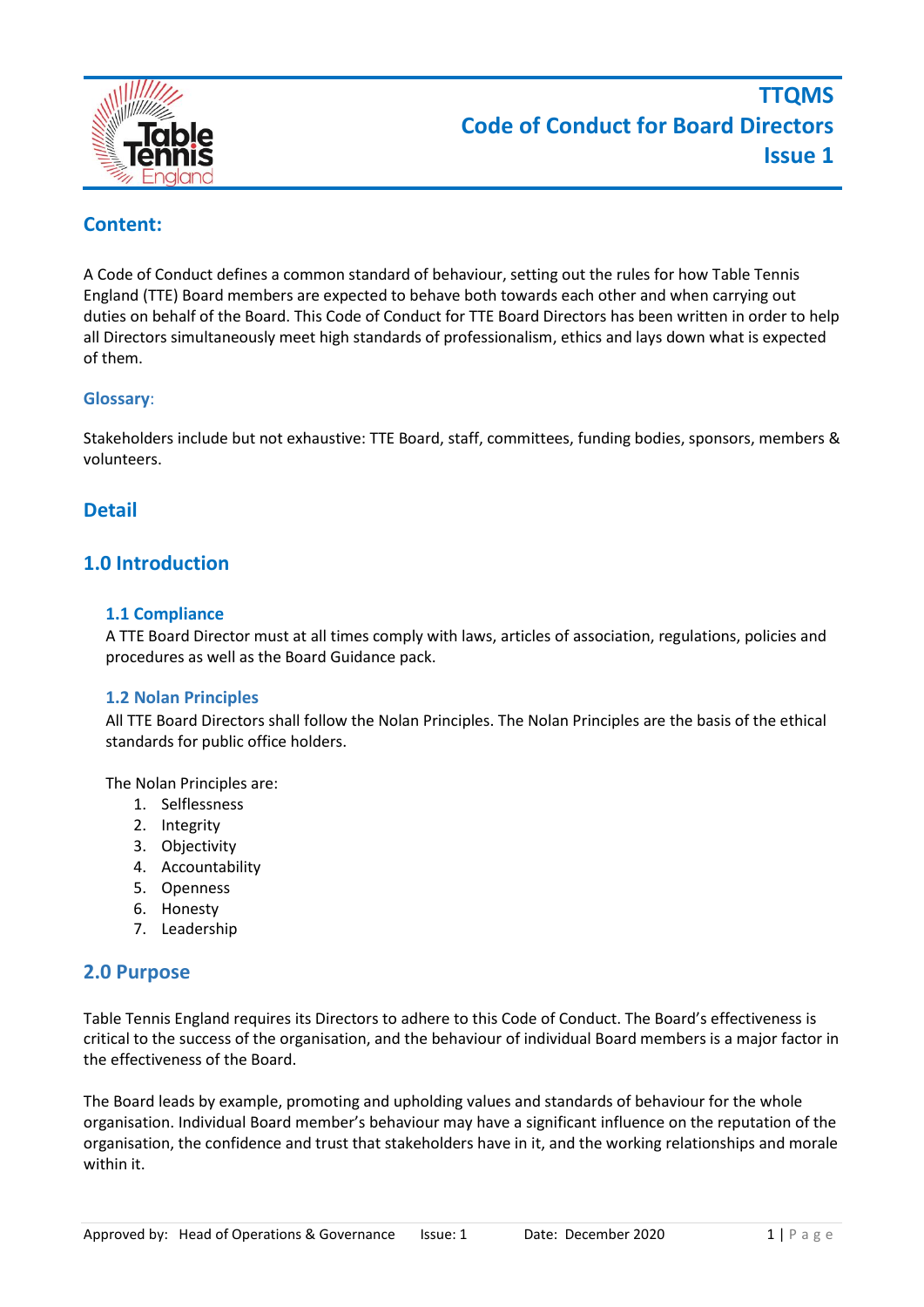

Board members come from all walks of life and often from different cultural and ethnic backgrounds. The Code defines a common standard of behaviour, setting out the rules for how Board members are expected to behave both towards each other and when carrying out duties on behalf of the Board.

The rules of conduct set out in this Code are important for the following reasons:

- Having an agreed way of behaving towards each other and working together will help the Board to conduct its business efficiently and effectively, particularly when there are difficult issues to tackle.
- The Code of Conduct gives Board Members guidance on expected behaviour of a TTE Board Director.
- An agreed set of rules enables the Board to deal impartially and effectively with any incident of inappropriate behaviour by one of its members.
- A written Code of Conduct helps the Board to fulfil its commitment to conducting its business in an open and accountable way, with clear policies and procedures.

# **3.0 Table Tennis England Board Director Conduct and behaviour**

All TTE Board Directors shall:

- Be prepared to commit the necessary amount of time and attention to fulfil the role.
- Attend meetings and other appointments on time, well prepared or give apologies.
- Be respectful of others, listen to opinions, respect different ideas and thoughts.
- Not use language, verbal or written, that is derogatory or discriminatory.
- Recognise that, as a member of the Board, has individual and collective. responsibility for the exercise of sound judgement on behalf of Table Tennis England.
- To ensure that the Board fulfils its key purpose of safeguarding and improving the success of Table Tennis England – avoiding bringing the organisation into disrepute.
- Be diligent in discharging duties to Table Tennis England and acquire a broad knowledge about the organisation and the statutory and regulatory requirements affecting company direction.
- Respect Confidentiality understanding what confidentiality means in practice for TTE, its board and the individuals involved with it.
- Always assist the Board to embody the TTE Vision, Mission, Values and Strategy.
- At all times act honestly and in the best interest of the organisation in the exercise of all responsibilities as a Director ensuring acting independently in a personal capacity and not representative of any other group.
- Manage conflicts of interest effectively by abiding by TTE conflicts of interest policy.
- Be prepared, if necessary, to express disagreement or opinions with fellow board directors or Senior Leadership Team.
- Adhere to the hierarchy of staff communication acknowledging that the Board do not manage the staff, this is part of the role of the CEO and communications between Board Members and staff are to follow agreed route.
- Be prepared to accept majority decisions making decisions collectively, standing by them and not acting individually unless specifically authorised to do so.
- Act at all times in a manner which is not considered or defined as bullying, harassment or intimidation.

#### **4.0 Discipline**

• Board Directors are expected to honour the content and the spirit of this code. I understand that if I fail to abide by this code of conduct, I may be asked to resign by the board or face disciplinary proceedings.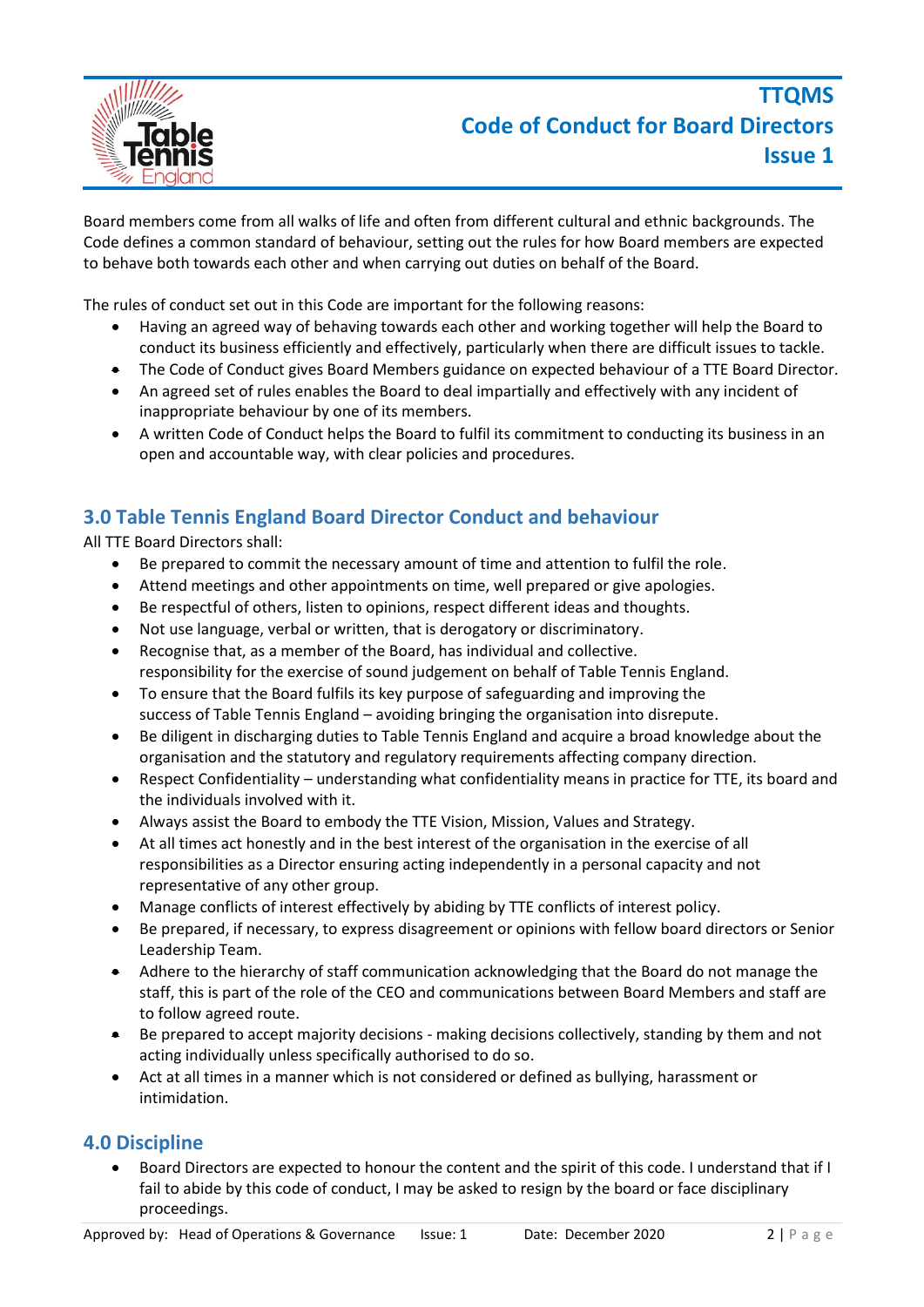

This Code must be read in conjunction with the Policies and Procedures of Table Tennis England as identified in the associated documents.

# **5.0 TTE Board Director Declaration**

I have read, understood and agree to abide by this Board Code of Conduct.

**Name:**

**Signature:**

#### **Date:**

|                | <b>Associated Internal Forms</b>                                                                       |  |  |  |  |
|----------------|--------------------------------------------------------------------------------------------------------|--|--|--|--|
| 1              | Articles of Association - https://tabletennisengland.co.uk/compete/rules-regs/articles-of-association/ |  |  |  |  |
| $\overline{2}$ | Table Tennis England Regulations - https://tabletennisengland.co.uk/compete/rules-regs/laws/           |  |  |  |  |
| 3              | <b>Board Guidance Pack</b>                                                                             |  |  |  |  |
|                | https://www.dropbox.com/sh/rg7x4p8807gy6cy/AAC3kletNNQE6Qr0MKUUWjY7a?dl=0                              |  |  |  |  |
| 4              | <b>Conflict of Interest Policy</b>                                                                     |  |  |  |  |
| 5              | <b>Staff Disciplinary Procedures</b>                                                                   |  |  |  |  |
| 6              | <b>Staff Grievance Procedures</b>                                                                      |  |  |  |  |
| $\overline{7}$ | Gifts & Hospitality Policy                                                                             |  |  |  |  |
| 8              | Diversity policy (to be finalised)                                                                     |  |  |  |  |
| 9              | Guideline on Safe Use of Social Networking                                                             |  |  |  |  |
|                |                                                                                                        |  |  |  |  |
|                |                                                                                                        |  |  |  |  |
|                |                                                                                                        |  |  |  |  |
|                |                                                                                                        |  |  |  |  |
|                | <b>Associated External Guidance / Legislation</b>                                                      |  |  |  |  |
| $\mathbf{1}$   | A Code for Sports Governance -                                                                         |  |  |  |  |
|                | https://www.dropbox.com/s/6frs11mpch1w4rp/A%20Code%20for%20Sports%20Governance.pdf?dl=0                |  |  |  |  |
| $\overline{2}$ | Nolan Principles -                                                                                     |  |  |  |  |

# **Training on this procedure is required for**

■ All Board Directors

### **Review:**

The procedure is reviewed every two years or updated as and when necessary. The next review is: December 2022 **Procedure Updates** Issue No. | Description | Date | Action By